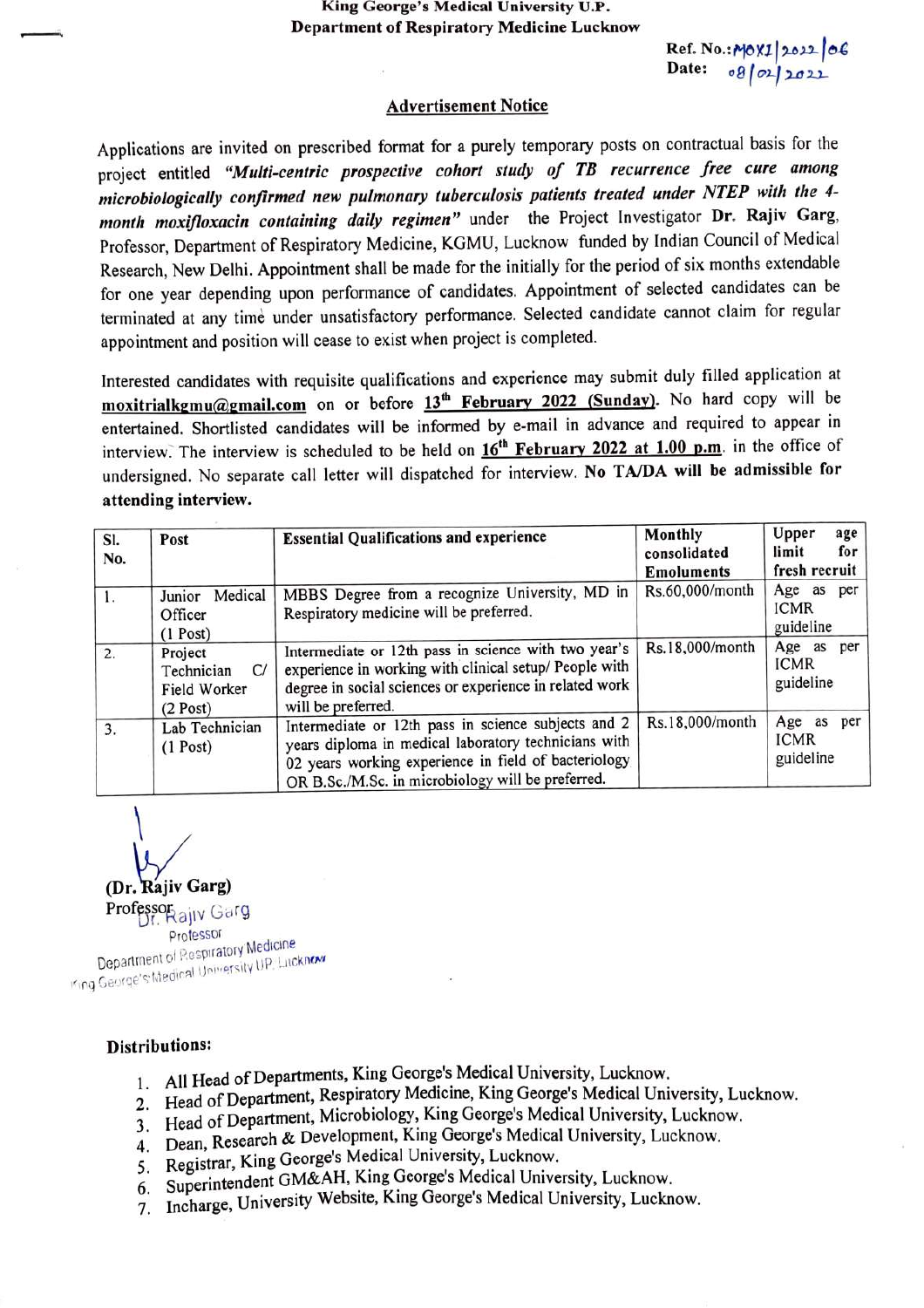| <b>Application format</b> |  |
|---------------------------|--|

| Advertisement/Ref. No                         |                                                                        |                       |                  |                               |            |
|-----------------------------------------------|------------------------------------------------------------------------|-----------------------|------------------|-------------------------------|------------|
| Application for the post and<br>Project title |                                                                        |                       |                  |                               |            |
| Name                                          |                                                                        |                       |                  |                               |            |
| Father's Name                                 |                                                                        |                       |                  |                               |            |
| Date of Birth                                 |                                                                        |                       |                  |                               |            |
| Sex                                           |                                                                        |                       |                  |                               |            |
| Nationality                                   |                                                                        |                       |                  |                               |            |
|                                               | Categories (General/OBC/SC/ST)                                         |                       |                  |                               |            |
| address                                       | Full Present and Permanent address<br>with Telephone Numbers and email |                       |                  |                               |            |
|                                               |                                                                        |                       |                  |                               |            |
|                                               | Qualification (starting from the highest qualification first)          |                       |                  |                               |            |
| Examination (s)<br>passed                     | Subject                                                                | College/<br>Institute | Board/University | Year of passing<br>with marks | Percentage |
|                                               |                                                                        |                       |                  |                               |            |
|                                               |                                                                        |                       |                  |                               |            |
|                                               |                                                                        |                       |                  |                               |            |
|                                               |                                                                        |                       |                  |                               |            |
|                                               |                                                                        |                       |                  |                               |            |
|                                               |                                                                        |                       |                  |                               |            |
|                                               |                                                                        |                       |                  |                               |            |
|                                               |                                                                        |                       |                  |                               |            |
| $\sim$                                        |                                                                        |                       |                  |                               |            |
|                                               |                                                                        |                       |                  |                               |            |
|                                               |                                                                        |                       |                  |                               |            |
|                                               |                                                                        |                       |                  |                               |            |
|                                               |                                                                        |                       |                  |                               |            |
|                                               |                                                                        |                       |                  |                               |            |